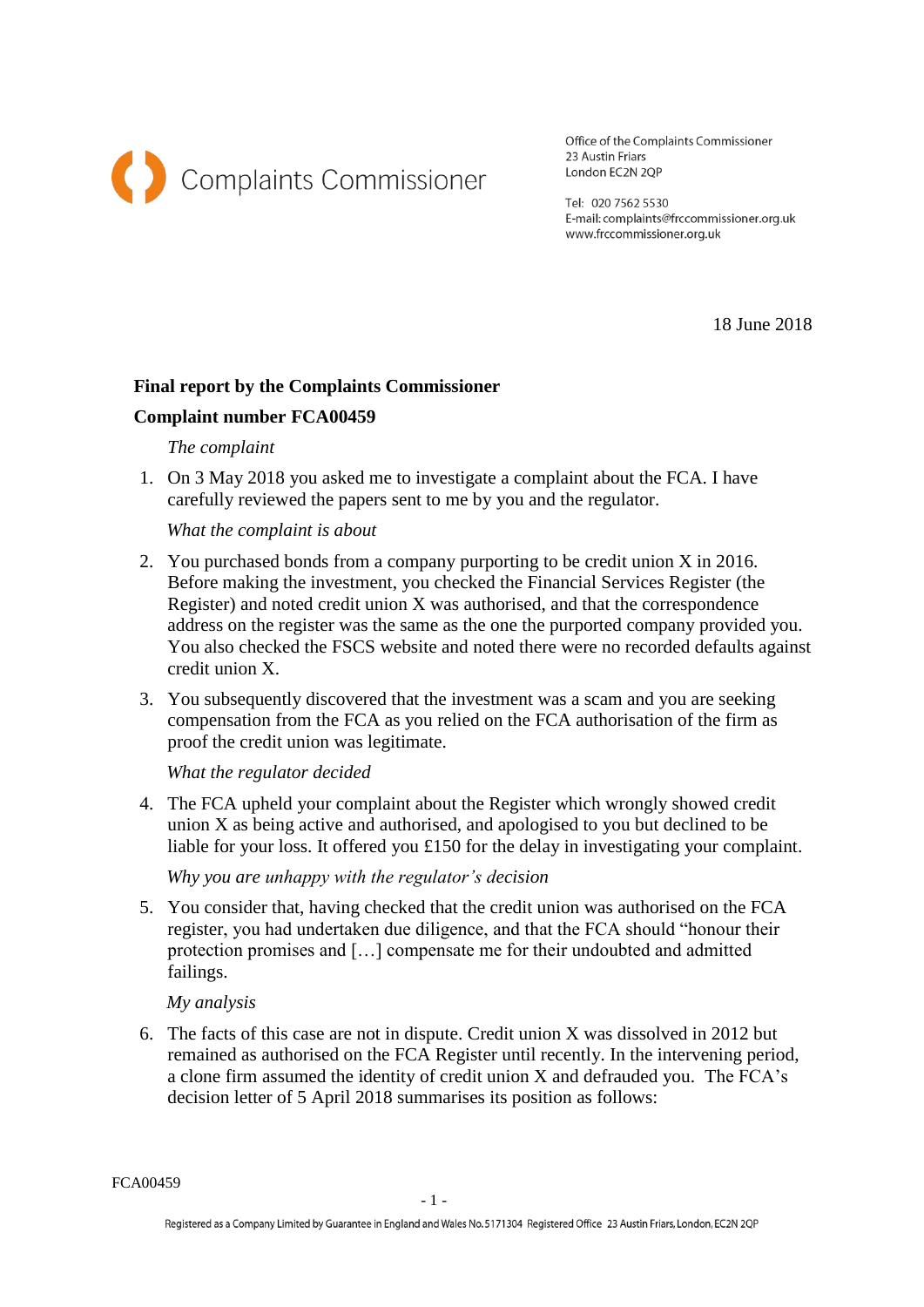*It isn't in dispute the Register showed the firm as being active, when in fact it was not…..in this instance, [credit union X] had not applied to cancel its authorisation therefore the Register still indicated it was authorised.* 

*However, at the time of your contact with CCC, other departments within the FCA were aware that [credit union X] was no longer trading. They were going through the process of updating the Register with accurate information relating to a number of credit unions- including X. These were being dealt with in order of risk.*

*I think more could have been done by the FCA to have credit union X's entry on the Register updated so it was accurate sooner than it did. From what I have seen, no one department took ownership of the project for removing the credit unions and because of this; credit union X remained on the Register some four years after the FCA was first aware that it was no longer trading.*

*Had credit union X shown on the Register as no longer authorised, you may have made a different choice for your investment'.*

- 7. You say that, having checked the FCA's register and the FSCS website, you were entitled to conclude that your investment would be protected. You say that the FCA literature stated that "any investment made in to a bank or credit union would be protected up to £85,000 in the event of its failure". You feel the FCA ought to compensate you.
- 8. I understand the FCA's view is that:
	- a. the Register contains a disclaimer which says the while the FCA tries to ensure the information on the Register is correct, the FCA does not accept liability for any error or omission. The FCA did accept that this disclaimer wasn't very visible at the time you did your checks, as it had been located under the 'Legal information' section of the Register;
	- b. checking the Register is only one step a consumer can take. The FCA's ScamSmart website lists several other suggestions which you could have taken such as calling the contact number of the firm provided on the Register, considering if the investment appears too good to be true, rejecting unsolicited calls and seeking impartial advice;
	- c. the FCA cannot be held liable for the loss you encountered. Both the FCA website and the Register make consumers aware of the steps to take before making an investment.
- 9. My analysis is that:
	- a. a clone firm perpetrated the scam which defrauded you of your pension savings. That was the principal cause of your loss;
	- b. however, this scam was facilitated by the inaccuracy of the FCA Register, which was not updated for some four years despite the FCA having information to show that credit union X was not trading; and
	- c. the FCA accepts that you might not have made the investment if the Register had been accurate.
- 10. Consumers have a duty to undertake their own checks to avoid scams: there are many cases of scammers using the names of properly authorised firms to dupe investors,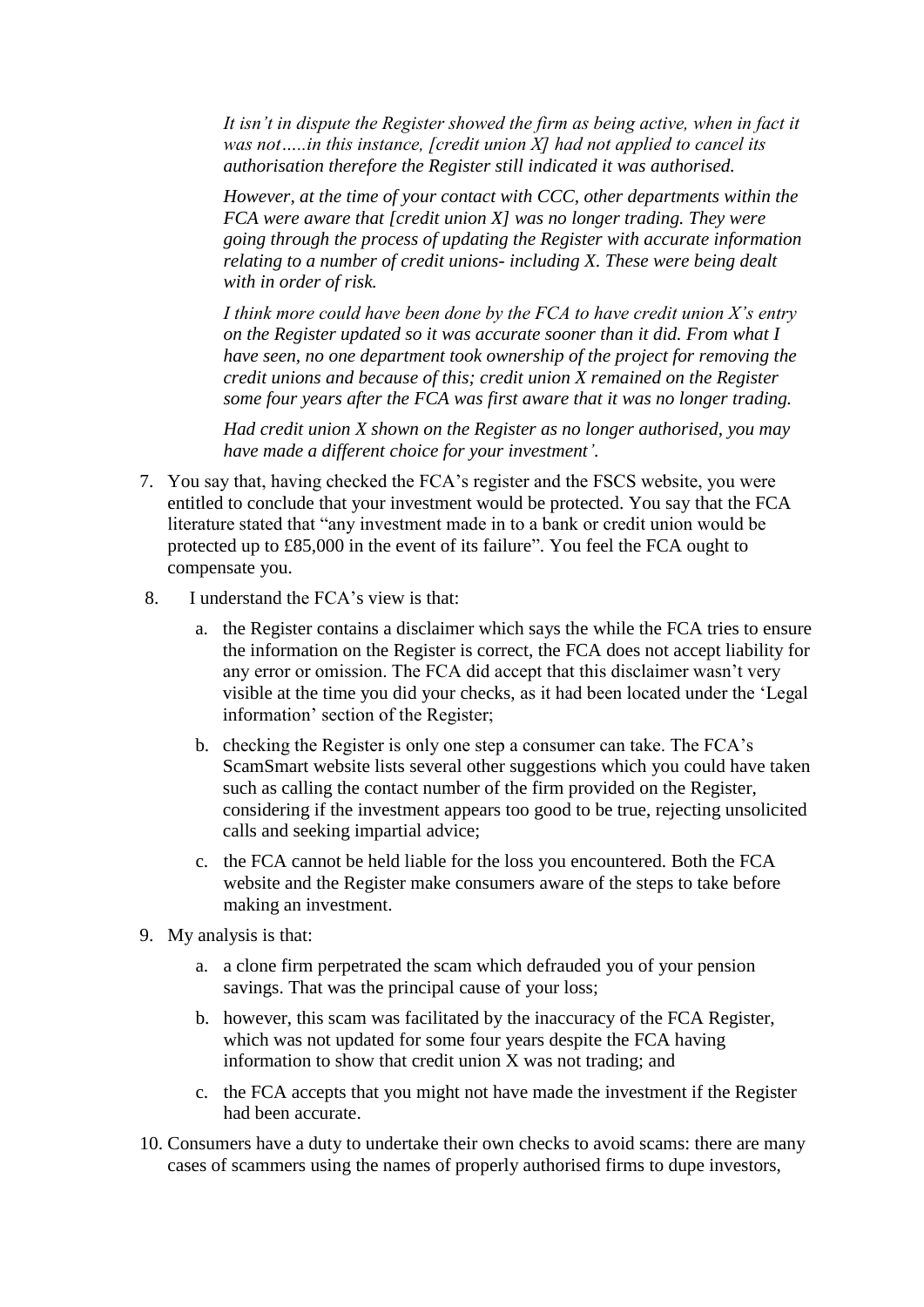and the FCA cannot be held responsible in such cases. Furthermore, the FCA cannot be held liable for every loss which arises from any error in the register.

- 11. Against that, consumers are entitled to expect that the register will be kept competently. In this case, it is clear that for four years evidence which should have led the FCA (and its predecessor the FSA) to remove the credit union from its register was not acted upon. This was more than a simple oversight. The record clearly shows that there was an awareness of the situation, but no effective action was taken until your complaint was lodged. Worse, the records which I have studied give me no confidence that the responsible departments understand the seriousness of the FCA's failings.
- 12. In its letter, the FCA told you that one of the steps which consumers can take to protect themselves against such scams is to call the contact number of the firm provided on the Register. However, at the time you made the investment, the Register did not show a telephone number or email address for the firm. The postal address from the purported firm you were communicating with was the same as the address on the Register.

*My decision* 

- 13. Based on the above, I uphold your complaint about the FCA Register. Whilst a clone firm was the principal cause of your loss, it was able to take advantage of the FCA's woefully inaccurate Register. The FCA accepts that you might not have made your investment had its register been accurate.
- 14. You have been offered £150 for the delays in investigating your complaint (which were bad), but in my view that is not sufficient. While it is understandable that the FCA should be protected from general liability for consumers' losses, this is not an ordinary case. The FCA (and the FSA before it) for some four years sat on information which should have prompted action to remove the credit union from the register. The FCA's serious failings contributed to your financial loss. While I do not consider that the FCA should be held responsible for the totality of your loss, in my preliminary report I recommended that it should make a substantial contribution towards it to acknowledge the extent of their failings.
- 15. The FCA has accepted my recommendation and intends to offer you an ex gratia payment representing 50% of your loss  $-$  £22,137.50 – in addition to the £150 for delays in investigating your complaint. Parliament has protected the FCA from claims for 'lack of care', and there is no evidence that the FCA acted in bad faith, so I do not think that the FCA is legally liable for your loss. In the circumstances, I think that the FCA's offer is reasonable.
- 16. I further recommend that the FCA review its internal processes to ensure that staff understand the priority which should be given to keeping the register up to date (it is clear from the papers that I have seen that some do not), and that there are protocols in place to ensure that information which suggests that a firm should cease to be authorised is acted upon promptly.